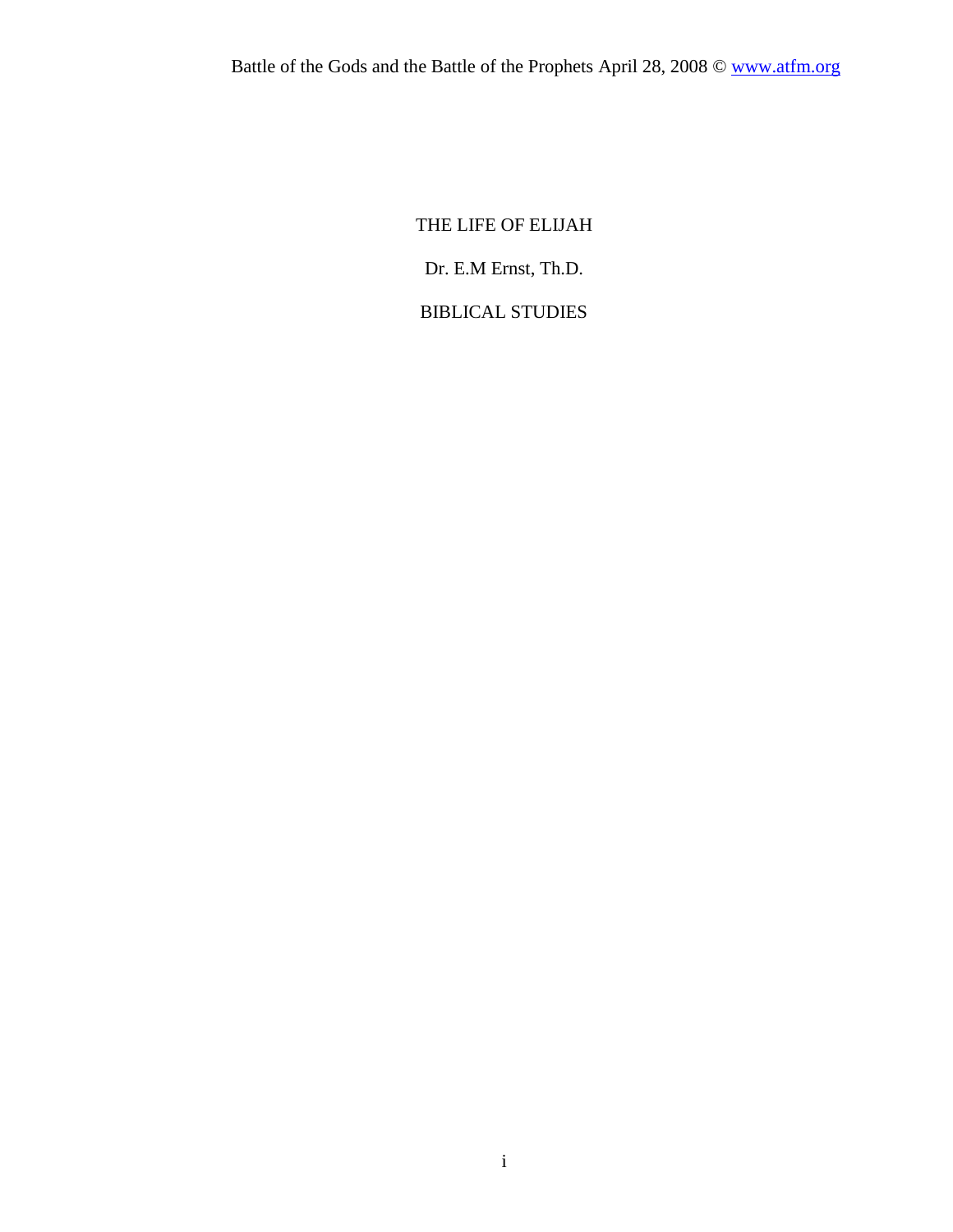#### Abstract

In 1 Kings 17 we see Elijah was willing to take great risks to stand for the Word of God before kings, widows, defying law, logic, and even the weather. It took confidence to tell the king it wouldn't rain. It took courage to tell the woman that she could give up her last bit of flour and oil because God would ensure that her jar would never run out. When his faith was tested further in the death of the widow's son, Elijah dug in with a deeper, more tenacious faith. God responded by healing the boy. The woman was convinced that Elijah came from God and that his word was truth by the miracles he would perform.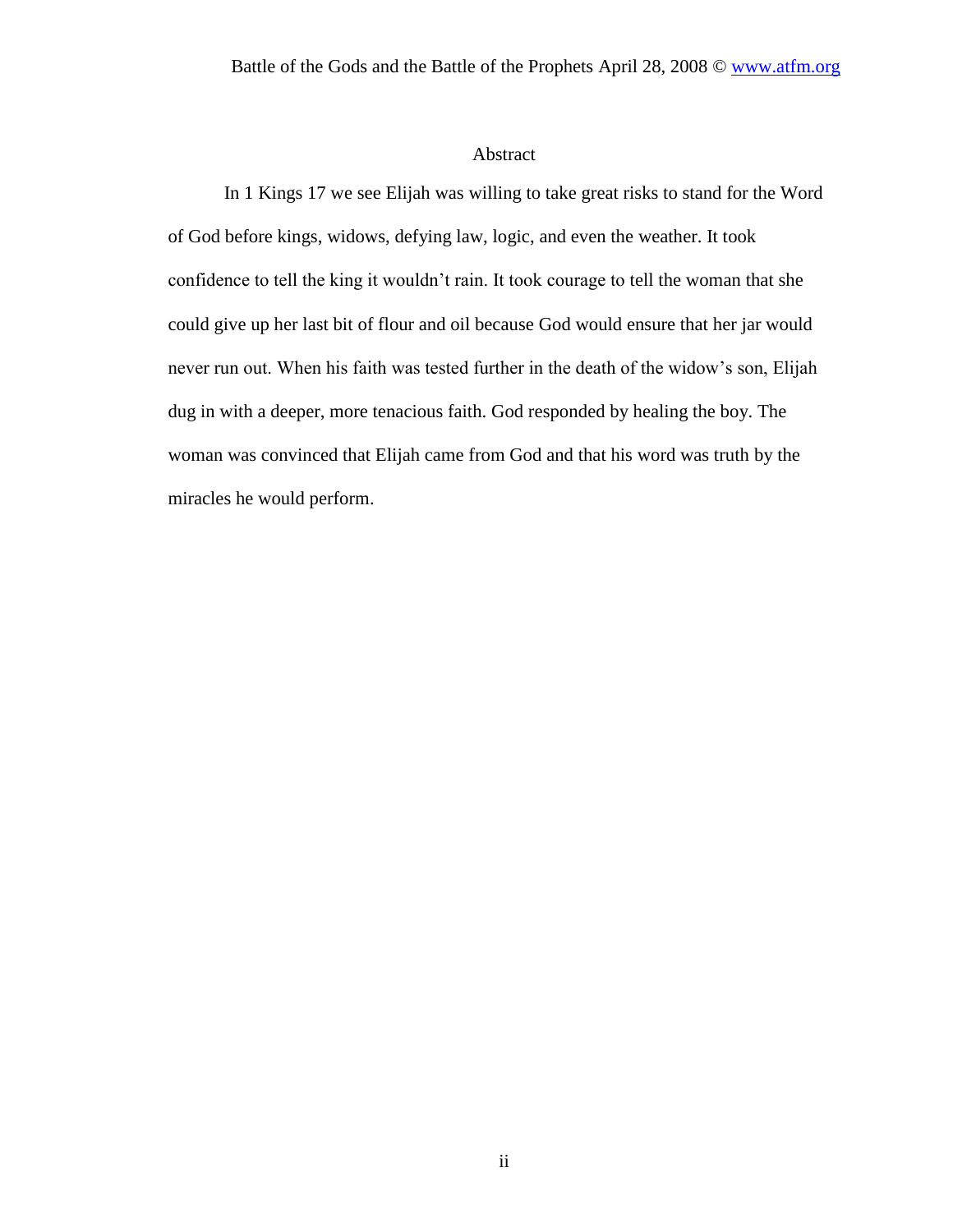# **CONTENTS**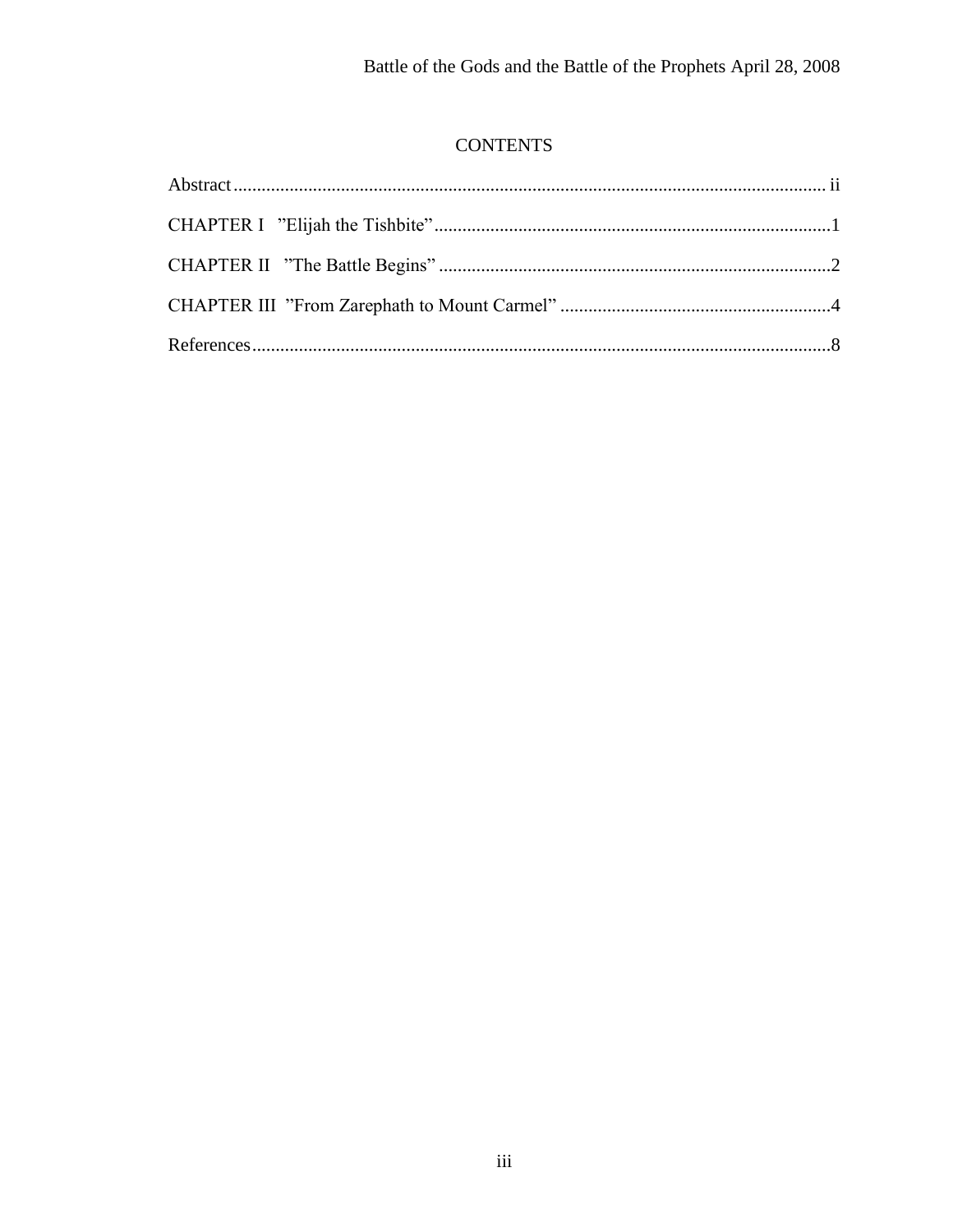#### CHAPTER I

#### "Elijah the Tishbite"

Elijah, a fiery prophet of God appears on the scene to address King Ahab and Queen Jezebel. According to 1 Kings Chapter 17, Elijah of the Prophet proclaimed there would be a three year drought in the land. Elijah is considered one of the greatest Old Testament prophets of his time.

Elijah was considered a rugged prophet in the Old Testament as he lived on little; without the comforts of most. Elijah's very name means the "Lord is God" and his ministry corresponded with his name as he declared to Israel that there was a Lord God in heaven and there was no other like Him.

Elijah lives in a town called Tischbe near the River Jordan. The yearly rains were a necessity for crop growth to feed the people. Needless to say when he confronts King Ahab and prays that there would be no rain; this was a major concern to all the people. If there is no rain, then there will be no water or crops to feed the people or livestock; thus bringing massive drought, severe famine and the death of many people.

First Kings Chapter 16:30-33, says the of LORD came to the Prophet Elijah as he confronts King Ahab and Queen Jezebel regarding their idol worship of Baal. Jezebel was a foreign-born wife married to King Ahab. She used her political influence as the Queen to sway and influence the king, his subjects and the worshipers of the One true God; in hopes to turn their affections away from the Lord God to false idol worship. We can see how the enemy uses people to infiltrate political offices to sway public perception and mindsets among the people. We also see that Jezebel murders everyone that doesn't worship the gods that she worships and does not submit to her.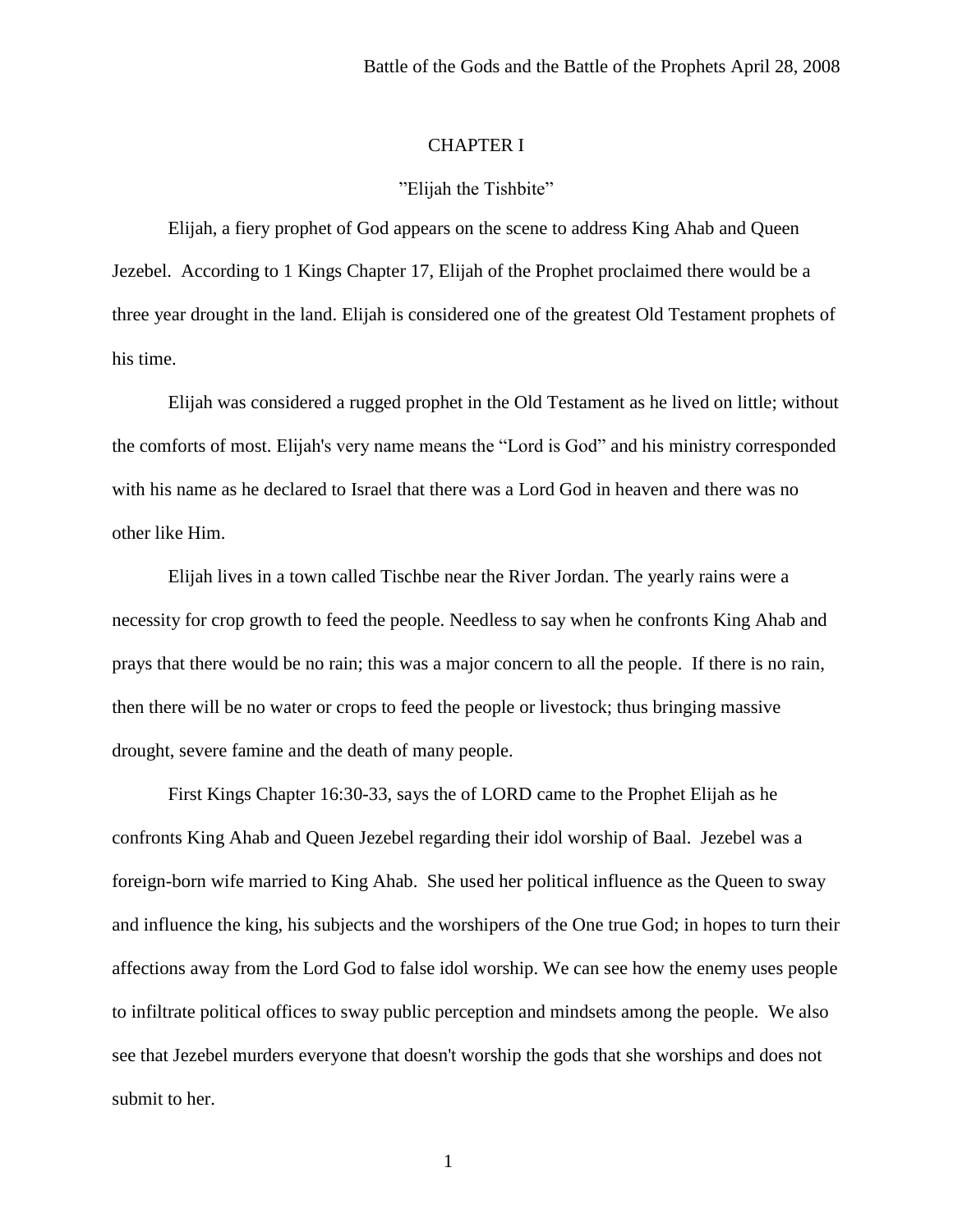### CHAPTER II

### "The Battle Begins"

Elijah is then commanded by God go to Zarephath by the Brook Cherith. He is led into a territory that is controlled by Ahab's father-in-law, Ethbaal. Elijah is in essence sent right into the enemy's territory, yet he goes undetected as God makes preparation and equips Elijah with supernatural protection. They would never think to look for Elijah in their own backyard.

God tells Elijah that he has made provision for him and a widow woman who will care for him in Zarephath. In this renowned story we see that Elijah asks the widow woman for a cup of water and a cake of bread but she says she has none. She will use her last bit of oil and meal to make food for her son and then they will die because of the famine. Elijah pleads with her to give him a morsel of bread and she reminds him, that she just told him that she will make her last bit of meal and use her last drops of oil for her and her son and then, they will die.

As a mother, I have no idea what this woman would have been feeling or what she thought. As this man Elijah, who claimed to be a prophet of God asks her to feed him first and sacrifice her son and herself. I'm sure that one of the thoughts going through her mind may have been that if she complied; she had nothing to lose because her and her son eating the last cake would only prolong the inevitable at this point.

Elijah tells her not to fear and that if she uses her last bit of meal to make him a cake, God will give her provision; her jar of oil and her pot of flour will never be dry during the drought. In the story we see a great testimony of faith by this widow woman and we also see the power of the living God at work. She does what Elijah asks and prepares her last cake using the last drops of oil and feeds the prophet of God. During the entire drought God makes a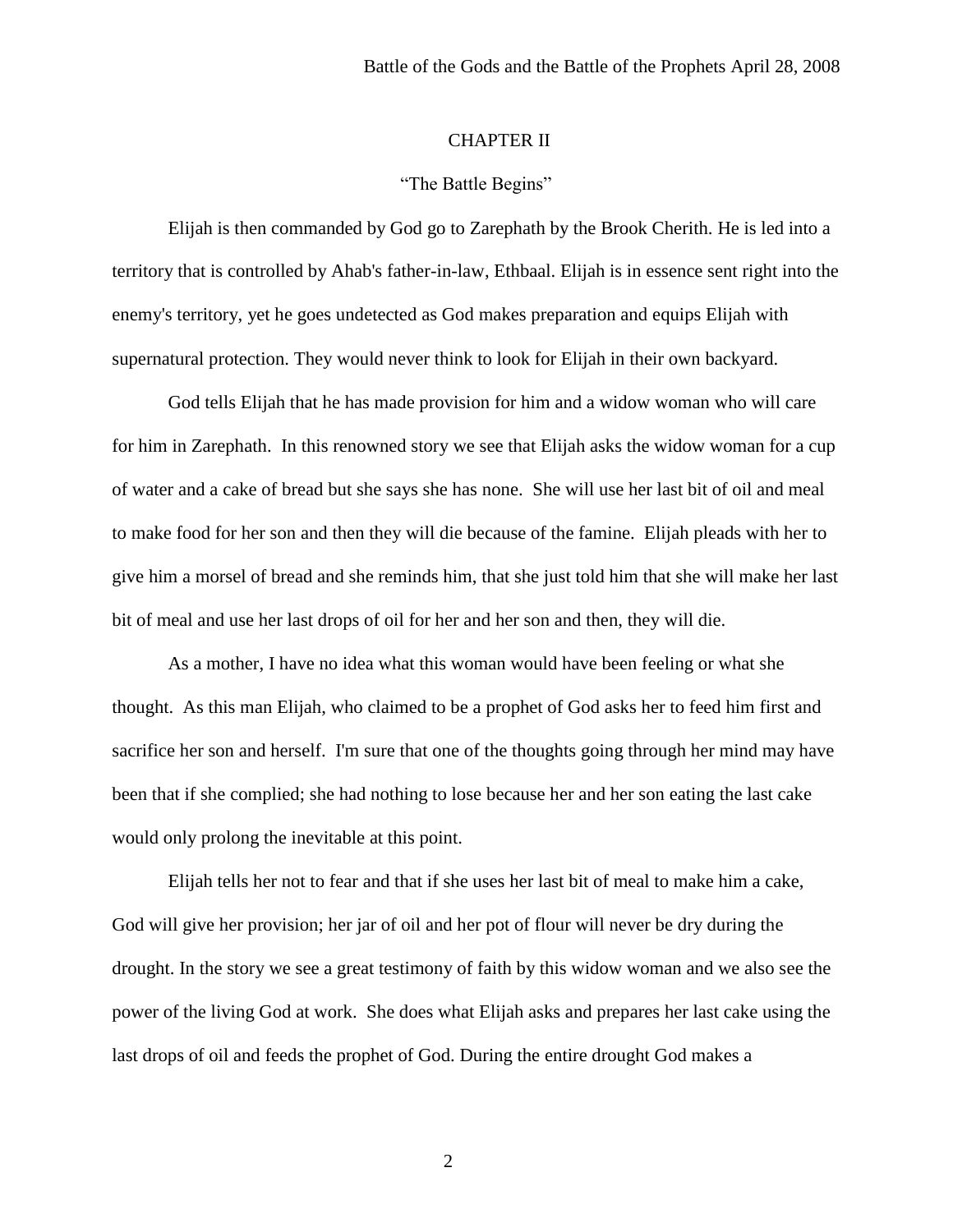supernatural provision for Elijah, the widow and her son. They see God moving in their lives daily, in miracles wonders and signs.

The widow woman had to take Elijah at his word believing that he was a true prophet of God and believing in something that she could not physically see. Faith is the evidence of things not seen (Heb 11:1). Here we see a supernatural manifestation in the natural. Elijah petitions God; then, God shows himself to be the One true God. Little did the people in the land of Israel know that God would do greater miracles in their hearing and in their sight in the days to come. Elijah goes to the throne of God on behalf of himself and this family and God shows up in a tangible way.

As time passes, we see the widow woman's son becomes ill. He has a sickness that eventually takes his life. The widow woman confronts Elijah and asks him if he had come to bring her sin to God's remembrance to kill her son. The widow and Elijah are both distraught and Elijah tells her to give him her son; he takes the boy to the upper room and lays him on the bed.

Elijah prays and asks God why this tragedy has come upon the widow that he is lodging with. The Bible says in 1 Kings 17:17-24 that Elijah stretches out over the child three times and Elijah asks the Lord, to let this child's soul come back to him. The Lord hears the voice of Elijah; the soul of a child comes back into his body and he is revived or resurrected. Elijah takes the child from the upper room and gives him to his mother and tells her that her son lives. Then the widow woman says,

"Now, I know that you are a man of God and the word in your mouth is the word of the LORD and you speak truth." I guess that little flour and oil miracle didn't count?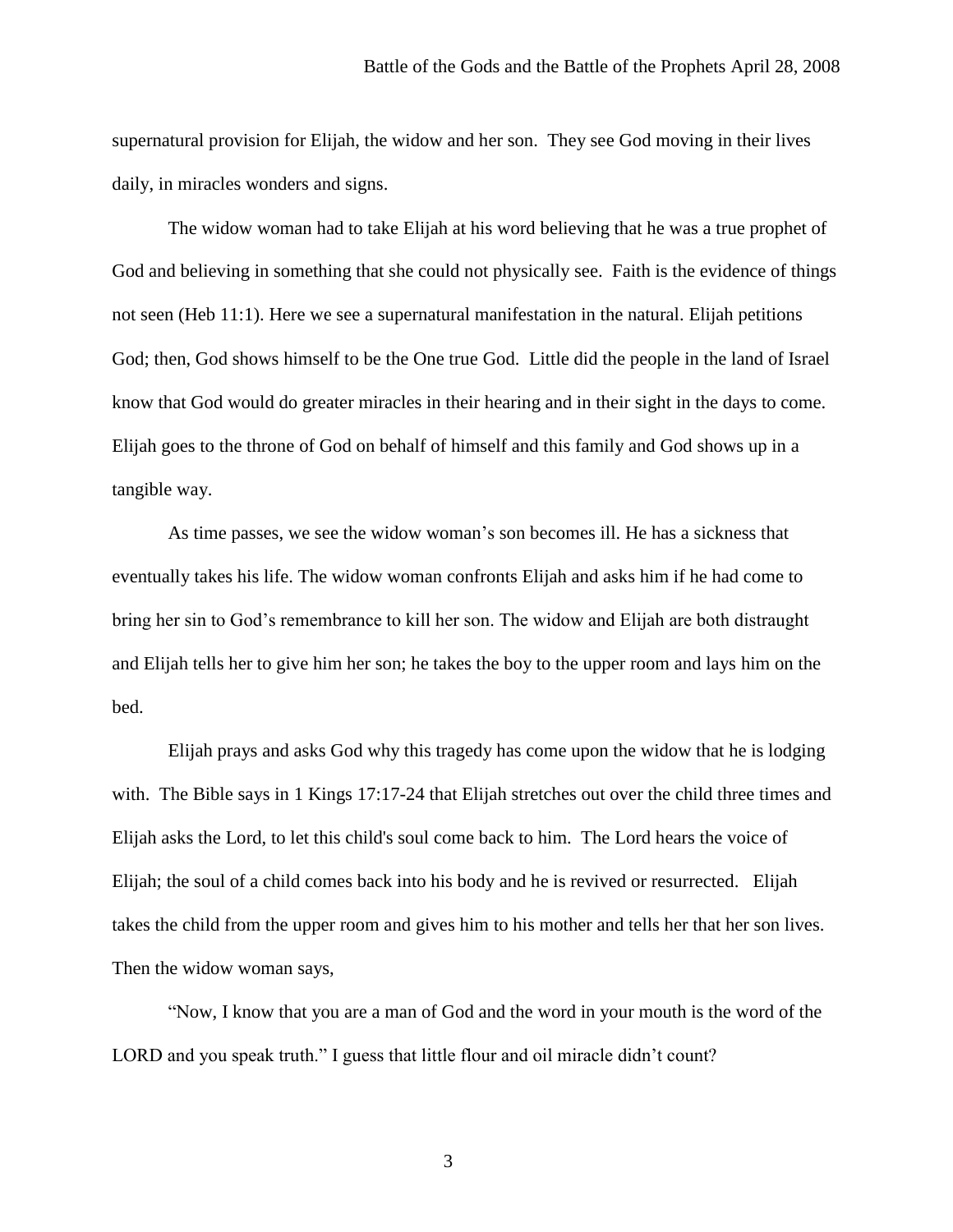### CHAPTER III

#### "From Zarephath to Mount Carmel"

The word of the Lord comes to Elijah and he is told to go present himself to King Ahab and that the days of drought are coming to an end as they near the three year mark. God will make it rain upon the earth. When Elijah returns to confront Ahab he finds out from Obadiah, (A servant in Ahab's house) that Jezebel has slaughtered all but 150 prophets of the living God. Obadiah hides the prophets in a cave and gives them bread and water during the famine. As Obadiah is exploring the area he is suddenly met by Elijah and he tells Obadiah to go tell Ahab that he has returned. Obadiah pleads with Elijah telling him that if he goes to Ahab and tells him that Elijah is back; this would surely be Elijah's death sentence. Ahab looked for Elijah in many different lands and countries and was unable to locate him. I do not think they ever thought to look for Elijah and his father-in-law's country. God was able to protect Elijah right under the enemy's nose.

After much conversation Elijah tells Obadiah that he will present himself to Ahab. First Kings Chapter 18:17 says, *"That it happened when Ahab saw Elijah and Ahab said to him, "Is that you O troubleor of Israel*?"

I think at this point it's safe to say that Ahab doesn't get it; after three years of drought he actually thinks Elijah is the cause of the drought; when it is Ahab and Jezebel's worship of false idols that lead the people astray; which resulted in the drought. We see that after all this time, heir idols have no power. Their idols are made of wood and stone and they are not capable of correcting the drought or sending rain. At the heart of this matter Jezebel controlled King Ahab. She also controlled the false idols of Israel; she was the one that craved the worship of Ahab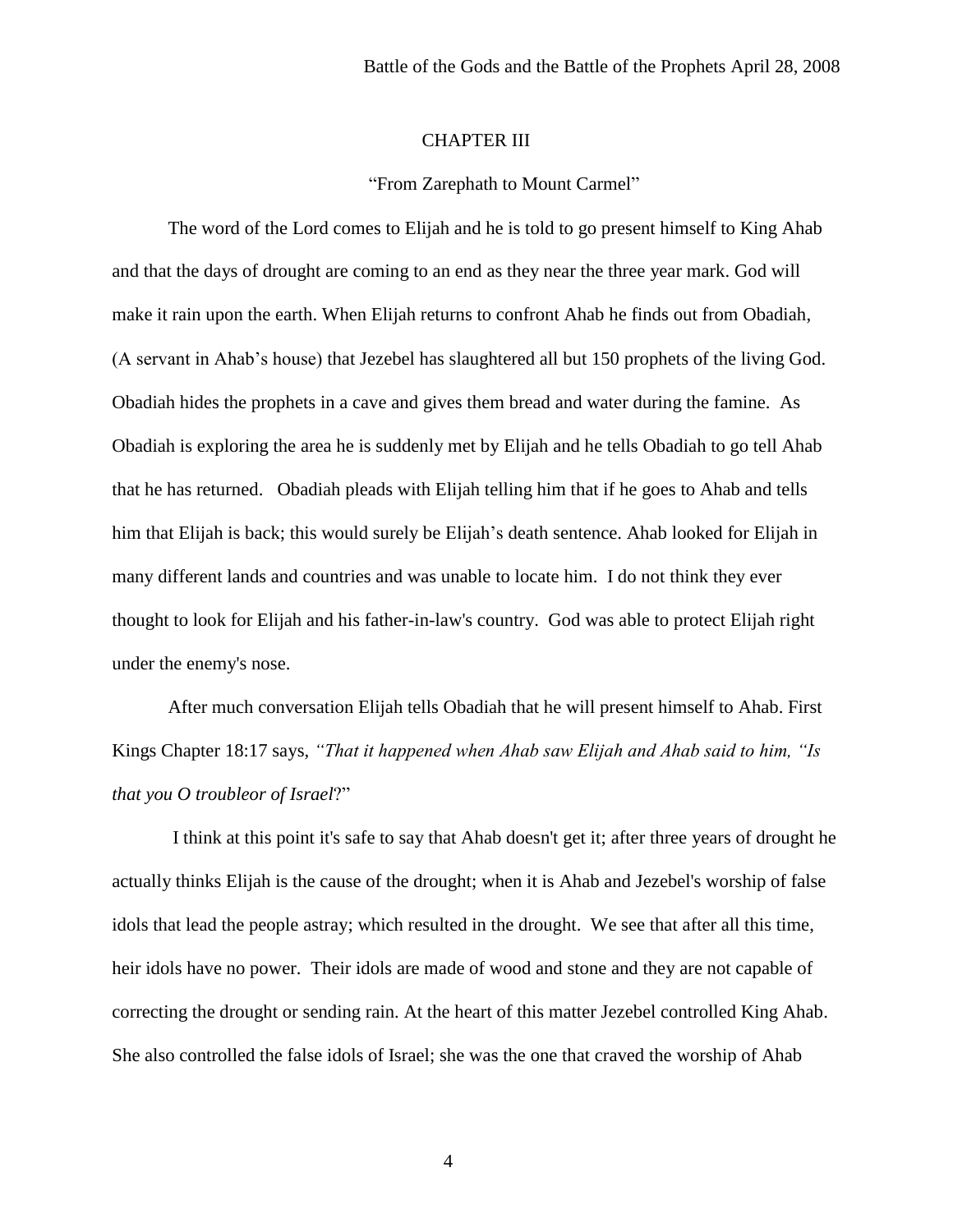along the people. She had set herself up as an idol in God's place. At the heart of the matter Jezebel was rendered impotent and useless and she ran the puppet government of Israel.

Elijah sets the record straight and tells Ahab that he is not the "Troubler of Israel" Ahab is! Israel is forsaking the true and living God and by worshiping false idols invited the judgment of God upon them. Ahab also allows the prophets of the false gods to eat at Jezebel's table, therefore, giving the prophets of Baal prominence at the King's table.

In first Kings Chapter 18:21 Elijah goes to the people and asks them how long will they falter between two opinions, if the Lord is God follow him, if Baal is God follow Him, and the people did not say a word. At this point, Elijah had given the people of Israel and King Ahab an ultimatum. They had not totally rejected the God of Israel, but had incorporated worshiping the true and living God with false gods and they had to choose, because they could not worship both.

(You cannot be in sin and expect blessing, there is a penalty for foolish choices.)

Elijah is the lone prophet of the true and living God and he challenges the 450 prophets of Baal. Elijah tells them to get two bulls and to choose one for themselves and one for him. They are to prepare the bull as an offering to their respective gods and meet at the base of Mount Carmel. Elijah and the 450 prophets of Baal would make an altar, prepare their offering and call upon the name of their god and Elijah will call upon the name of the living God and the God that answers by fire, let Him be God.

Elijah allows the 450 prophets of Baal call on the name of their god. They called upon their false god from morning until noontime; they cried and they cut themselves until they bled, as that was their custom. Elijah mocked them and asked them if their god was out meditating, on a journey, or in the bathroom.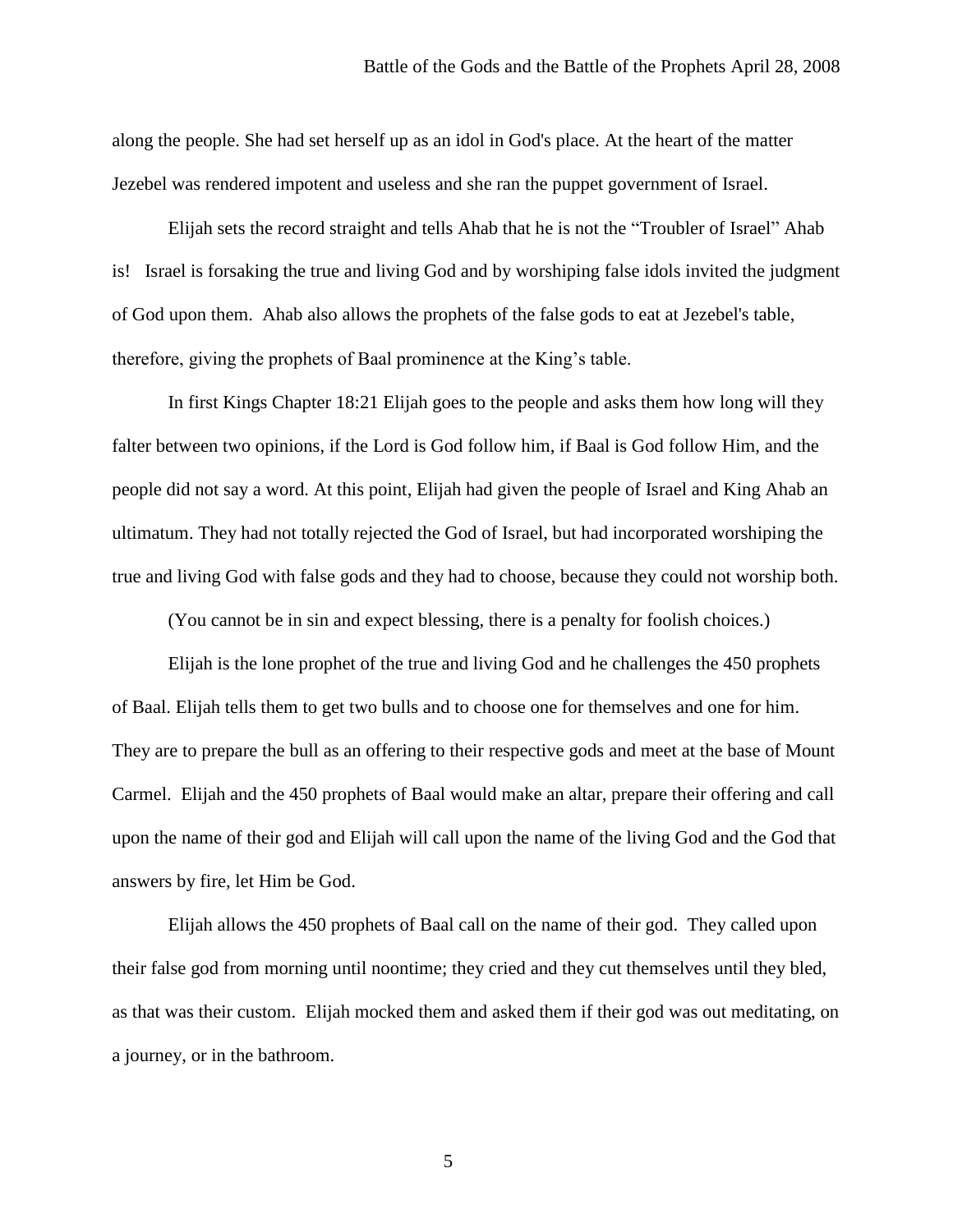Elijah asked the people to come and help him repair the altar of the LORD that had been in disrepair and broken down. The condition of the altar was also representative of the people's lives that have been broken down and in disrepair due to their lack of obedience and worship to the living God. They picked up 12 stones according to the number of the tribes of Jacob. Elijah had them dig a trench around the altar of God and has the people bring water pots filled, to pour on the wood of the sacrifice; he has them do this three times. In the midst of the drought they must have thought that Elijah was insane for wasting water. Elijah bows and he prays and he says.

*"Oh Lord that this people may know that you are the Lord God and that you have turned their hearts back to you again." I Kings 18:37*

 The fire of the Lord falls from heaven, consumes the burnt sacrifice, wood, stones and the water that was in the trenches. The people saw this, they fell on their faces and they were terrified. They all said, "The LORD is God!"

Elijah then calls for the execution of the 450 prophets of Baal and the 450 prophets of Ashera. Elijah goes up to the top of Mount Carmel, bows down to pray and sends his servant seven times to look for the rain cloud. The first six times the servant did not see the cloud however, Elijah had faith and said "I see a cloud the size of a man's hand" then, Elijah proclaimed that the drought was over.

In the meantime, the Bible says that the sky became black with clouds and the heavy rain began to pour upon him and the Lord came upon Elijah as he ran ahead of Ahab's chariot to the entrance of Jezreel. In 1Kings 19:1-3 Jezebel had heard that her prophets had been slain, so Jezebel sent a messenger to Elijah to threaten his life. Even after Elijah had seen miracles of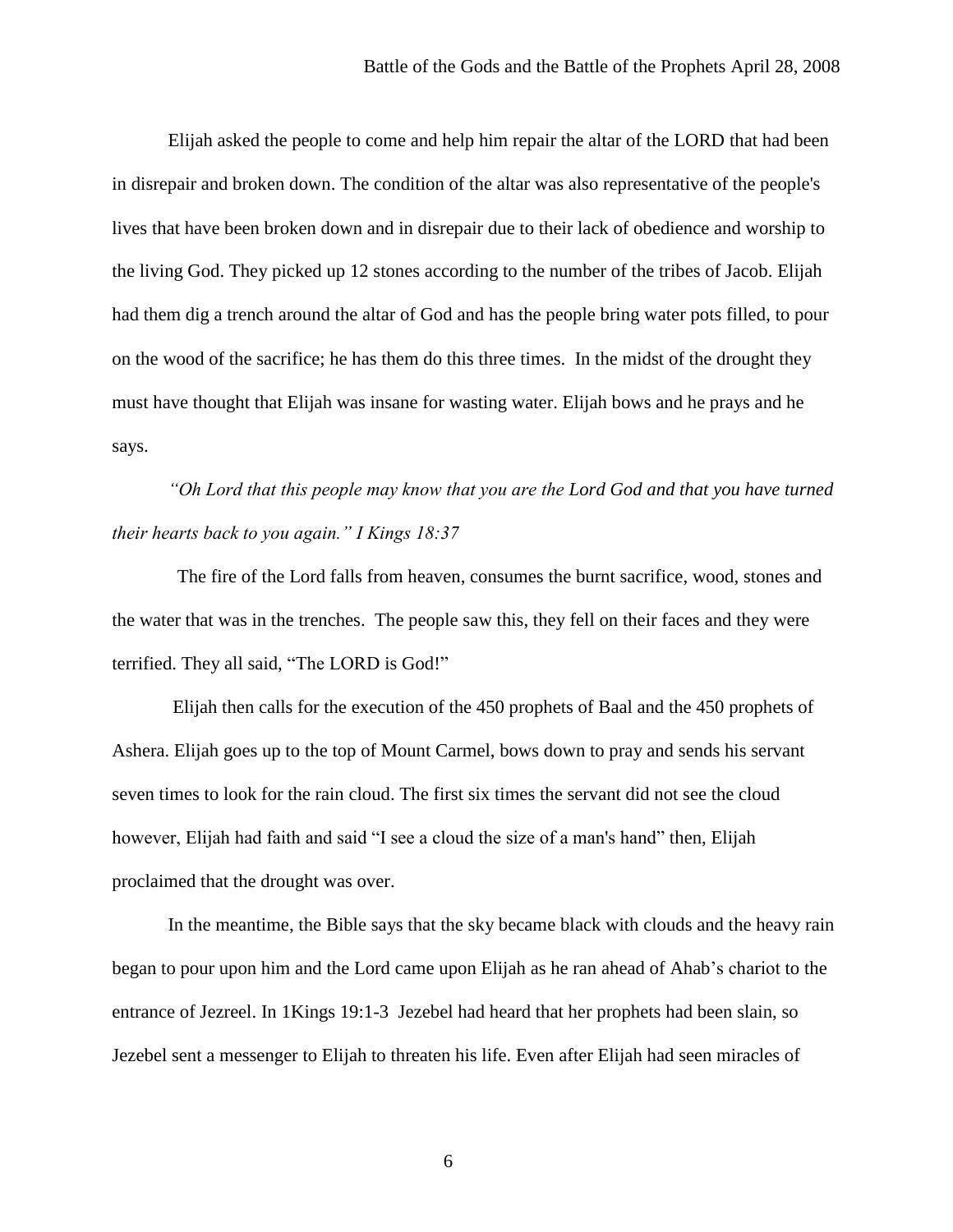supernatural provision, a boy being raised from the dead, and the fire fall from heaven he feared Jezebel.

The Bible tells us that Elijah needed rest. An angel of the Lord appeared to him twice, with water and a cake of meal to restore his body (1 Kings 19:5-). God asks Elijah why he is hiding under the tree and asks him what he is doing there. Elijah tells God that Jezebel is trying to take his life. Sometimes, we let fear override what we know to be true that God is faithful, loving, just, righteous, and he wants what's best for his children. Although we have seen miracles in our lives, we just can't bring ourselves to believe that there is a God in heaven that reveals mysteries and we talk ourselves out of what we know to be true. We also forget that God is the same yesterday, today, and forever (Hebrews 13:8).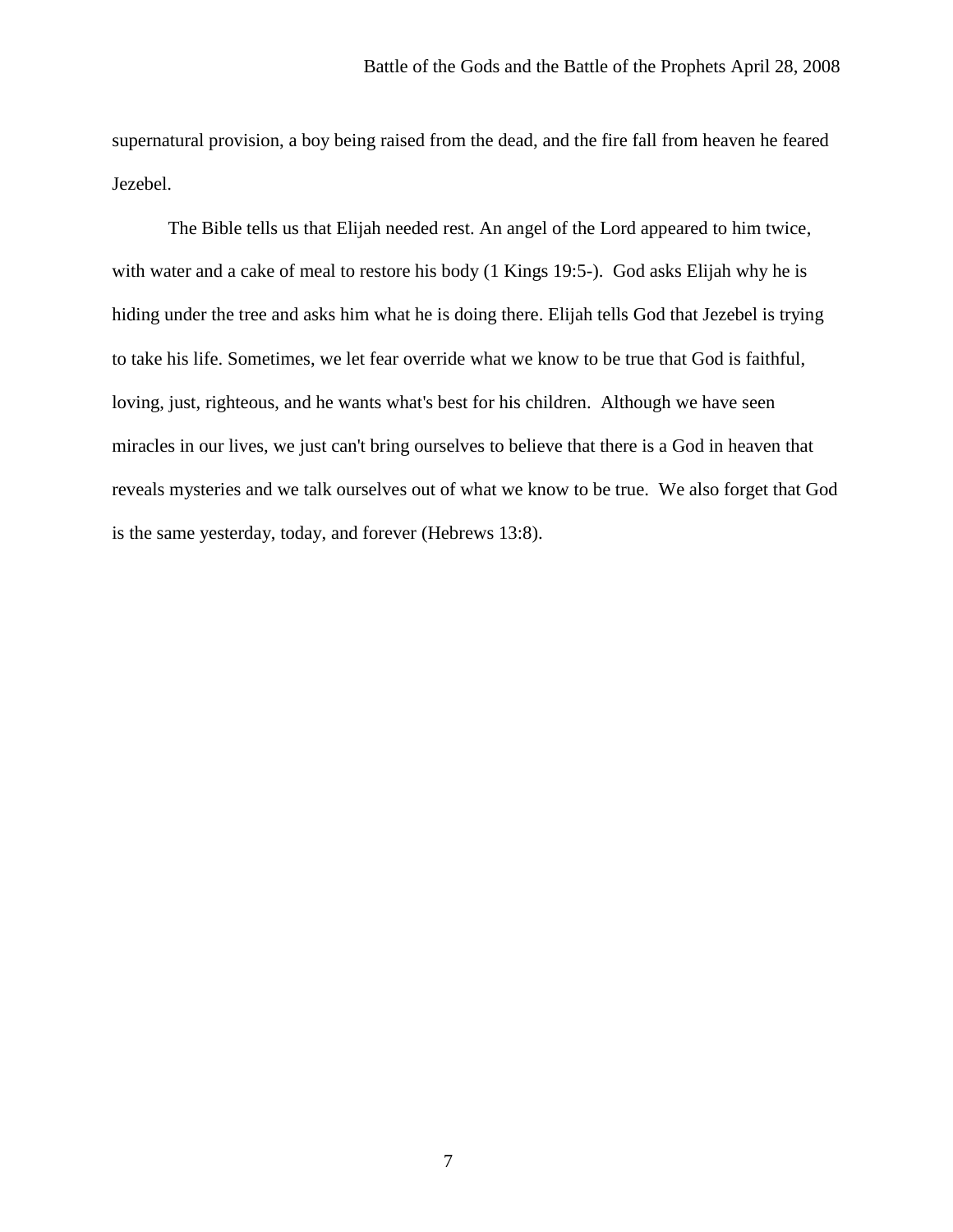#### References

William C. Williams. (2003). *They Spoke from God - A survey of the Old Testament* (1st ed.,

Vol. 0) [quotes from the NIV Version of the Bible] (Stanley M. Horton, Ed.). Springfield,

Mo, USA: Gospel Publishing. (Original work published 2003)

John Macarthur. (1997). *The Macarthur Study Bible* (1st ed., Vol. 1) [New King James Version].

Nashville, Tenn, USA: Word Bibles.

("PC Study Bible," Version 4)

("Dake Reference Library ," Word search Vol. 7)

### **SCRIPTURE REFERENCES**

### **Chapter 1**

*1 Kings 17:1And Elijah the Tishbite, of the inhabitants of Gilead, said to Ahab,"As the LORD God of Israel lives, before whom I stand, there shall not be dew nor rain these years, except at my word." NKJV*

*1 Kings 16:30-33 Now Ahab the son of Omri did evil in the sight of the LORD, more than all who were before him. 31 And it came to pass, as though it had been a trivial thing for him to walk in the sins of Jeroboam the son of Nebat, that he took as wife Jezebel the daughter of Ethbaal, king of the Sidonians; and he went and served Baal and worshiped him. 32 Then he set up an altar for Baal in the temple of Baal, which he had built in Samaria. 33 And Ahab made a wooden image. Ahab did more to provoke the LORD God of Israel to anger than all the kings of Israel who were before him. NKJV*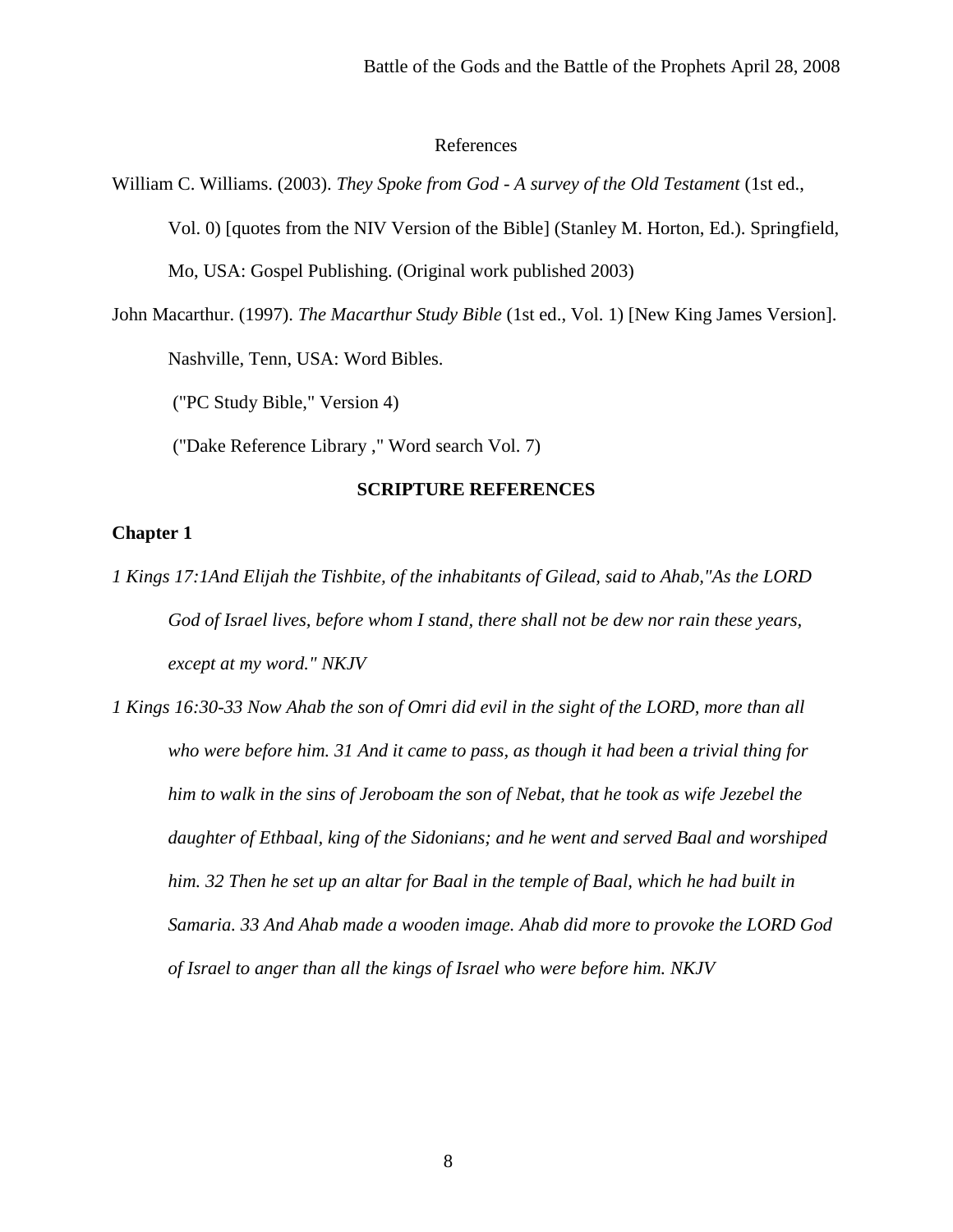#### **Chapter 2**

- *Heb 11:1-2 Now faith is the substance of things hoped for, the evidence of things not seen. 2 For by it the elders obtained a good testimony. NKJV*
- *1 Kings 17:17-24 Now it happened after these things that the son of the woman who owned the house became sick. And his sickness was so serious that there was no breath left in him. 18 So she said to Elijah,"What have I to do with you, O man of God? Have you come to me to bring my sin to remembrance, and to kill my son?" 19 And he said to her, "Give me your son." So he took him out of her arms and carried him to the upper room where he was staying, and laid him on his own bed. 20 Then he cried out to the LORD and said, "O LORD my God, have You also brought tragedy on the widow with whom I lodge, by killing her son?" 21 And he stretched himself out on the child three times, and cried out to the LORD and said, "O LORD my God, I pray, let this child's soul come back to him." 22 Then the LORD heard the voice of Elijah; and the soul of the child came back to him, and he revived. 23 And Elijah took the child and brought him down from the upper room into the house, and gave him to his mother. And Elijah said, "See, your son lives!" 24 Then the woman said to Elijah, "Now by this I know that you are a man of God, and that the word of the LORD in your mouth is the truth." NKJV*

#### **Chapter 3**

- *1 Kings 18:17 Then it happened, when Ahab saw Elijah, that Ahab said to him,"Is that you, O troubler of Israel?" NKJV*
- *1 Kings 18:21 And Elijah came to all the people, and said, "How long will you falter between two opinions? If the LORD is God, follow Him; but if Baal, follow him." But the people answered him not a word. NKJV*